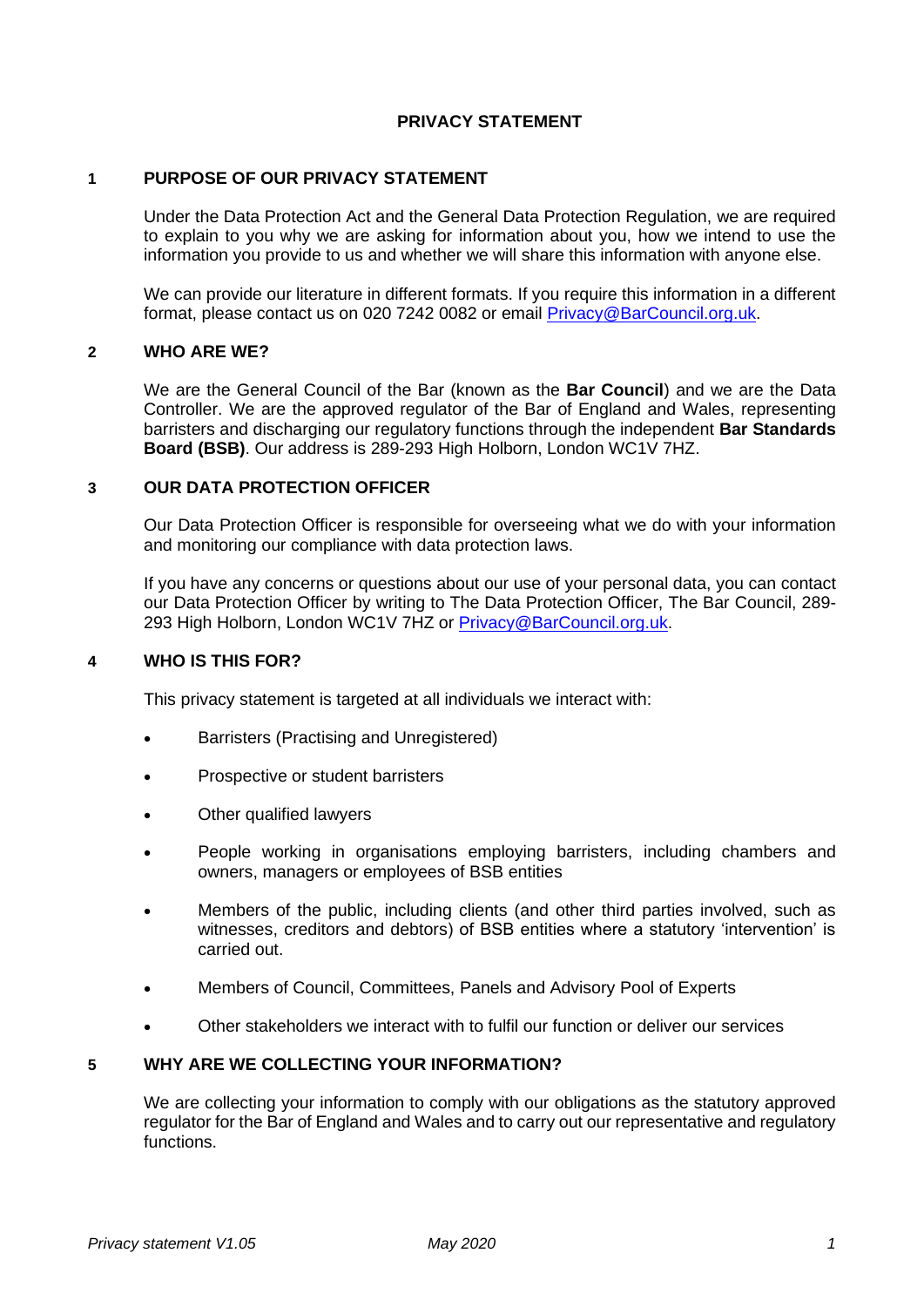The Bar Council promotes:

- the Bar's high-quality specialist advocacy and advisory services;
- fair access to justice for all;
- the highest standards of ethics, equality and diversity across the profession; and
- the development of business opportunities for barristers at home and abroad.

The Bar Standards Board objectives as laid out in the Legal Services Act are:

- protecting and promoting the public interest;
- supporting the constitutional principle of the rule of law;
- improving access to justice;
- protecting and promoting the interests of consumers;
- promoting competition in the provision of services;
- encouraging an independent, strong, diverse and effective legal profession;
- increasing public understanding of citizens' legal rights and duties; and
- promoting and maintaining adherence to the professional principles.

## **6 WHAT INFORMATION ARE WE COLLECTING?**

All the information we collect about you will be stored and used by us in accordance with this privacy statement and in accordance with your rights as described in Section 13 of this statement under the Data Protection Act and the General Data Protection Regulation.

## *Personal data*

The information which we process about you is collected:

- when you complete an online form, or update your details on the Bar Council, the Bar Standards Board or the My Bar websites;
- when you complete an online form or update your details on websites provided in conjunction with the Bar Council such as the Direct Access Portal and the Pupillage Gateway;
- when you submit an application or form to us online or manually;
- when you complete a survey or otherwise provide us with information for research purposes;
- when you contact the Bar Council or the Bar Standards Board by email, post, telephone or fax;
- when you contact by telephone, we may record telephone conversations to provide reasonable adjustments you have requested;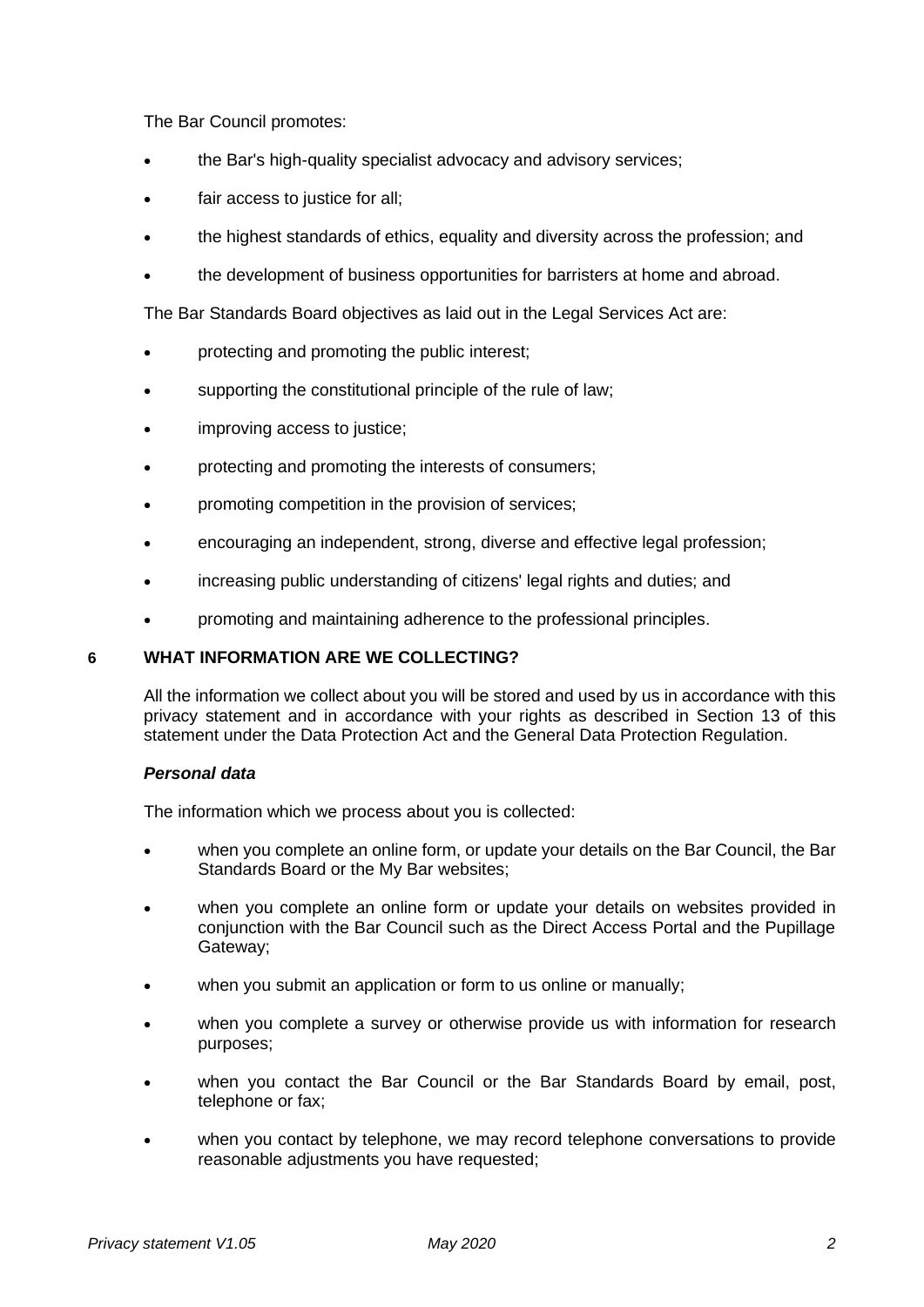- from persons duly authorised by you, such as your employer, or a clerk or administrator at your chambers, to provide information on your behalf; when we receive information and reports about conduct, or are investigating such information or reports, provided to us by yourself or third parties;
- when we carry out a statutory 'intervention' into Alternative Business Structures or Authorised Persons, which involves taking control of the practice of an Authorised Person in the interests of clients and the public.
- when you provide services to us or undertake activities which form part of your obligations under the terms of your appointment or our contractual terms;
- when we administer our appointment, recruitment and appraisal processes for Council, Committee, Panel and Advisory Pool of Experts members;
- if you visit our office, your image may be captured on our closed-circuit television (CCTV) operating at the entrance to each of our floors, primarily for security and safety purposes. Images are viewed on a live feed and stored securely for 30 days, when they are overwritten. (See our CCTV Policy for more information [link]).
- through cookies on our website (for further information see our Cookies Notice [link])
- IP addresses collected through our websites, these are only stored for 90 days for security reasons and subsequently destroyed.

The information which we collect about you from other sources:

- From the Council of the Inns of Court and the Inns of Court (Students and Call to the Bar datasets)
- from Pearson VUE (Bar Course Aptitude Tests datasets)
- from Pearson VUE and universities (Bar Professional Training Course and Bar Transfer Test datasets)
- Legal Ombudsman (Complaints information)
- Bar Mutual Indemnity Fund (Insurance information)
- Judicial Appointments Commission
- Queen's Counsel Appointments (QC appointment information)
- when obtaining the references from referees you have supplied, for the purpose of confirming your suitability for appointment to committees, panels or expert groups

The information which we collect about you through the above processes will typically be your name and contact information such as postal address, email address and telephone numbers, your contact history, subscriptions, any application information or report from you and in relation to cookies, your internet log information and visitor behaviour information.

If you take part in online exams run by Pearson VUE using their remote proctoring test services, they may collect facial images of you and ID, such as a driving licence or passport, to authenticate your identity, on our behalf. They may also make video and audio recordings for the purposes of identity verification and to ensure the integrity of the testing process.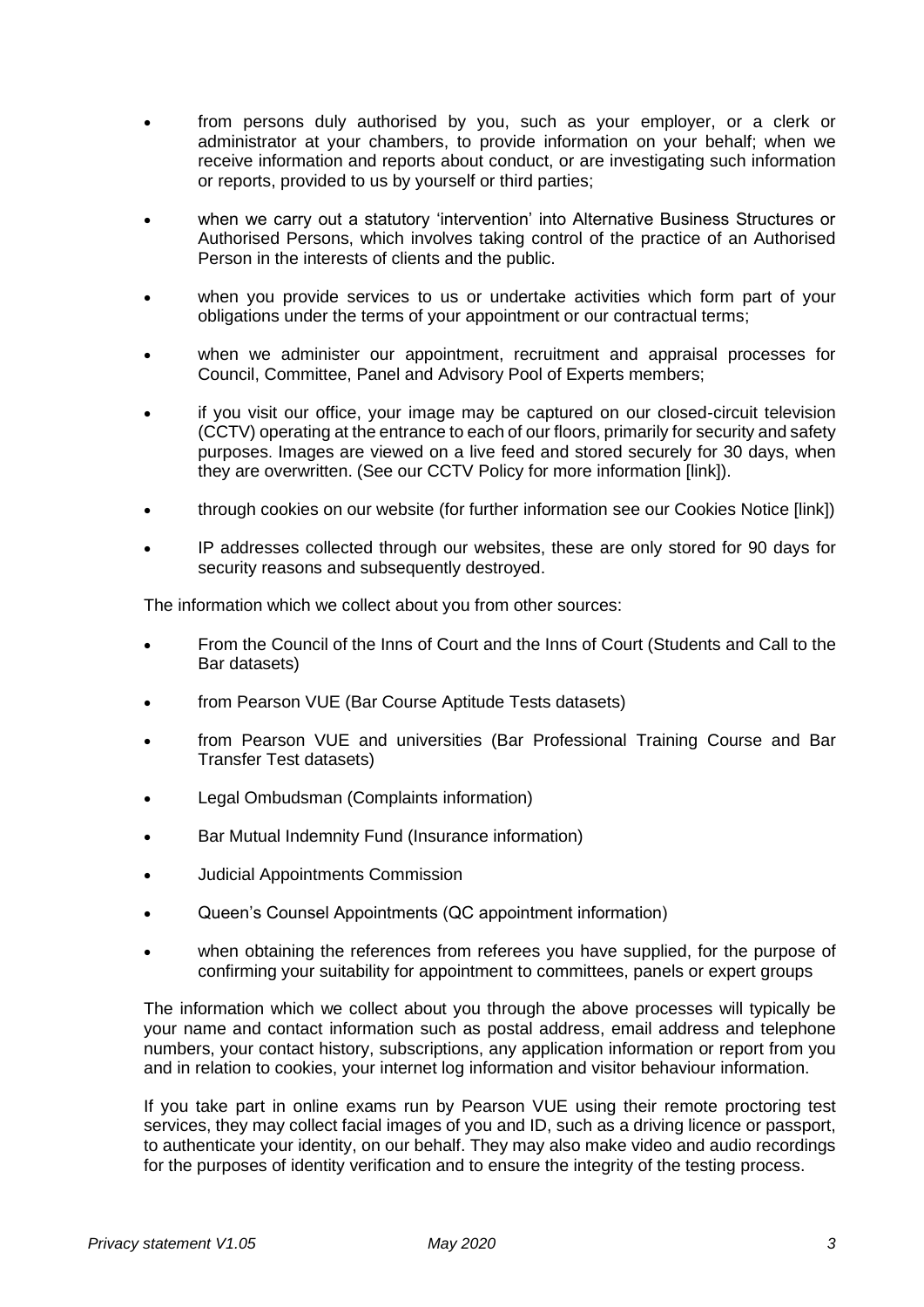If you are a barrister or prospective barrister, we will collect information about your education history and results, Call to the Bar information, practising details, roles and employment positions, qualifications, professional details, rights, entitlements, registrations, subscriptions, applications, authorisations, demographics, complaints and conduct history. Where we carry out a statutory 'intervention' we will also collect client files, employee files and general office files.

## *Special categories of personal data*

Some of the information which we collect to fulfil our public sector equality duties as well as deliver regulatory objectives will be special categories of personal data (also called sensitive personal data) to which greater protection is provided by the data protection laws. The information which falls within this category includes information about:

- disability and health
- sexual orientation and/or gender identity
- a person's racial or ethnic origin
- religious or philosophical beliefs
- membership of a trade union
- political opinions
- genetic data and biometric data (we may collect biometric data to authenticate the identity of those taking online examinations)

#### *Information about criminal convictions and offences*

Information about criminal convictions and offences does not fall under the definition of special categories of personal data but it is still afforded greater levels of protection.

## **7 WHAT IS THE LAWFUL BASIS FOR USING YOUR INFORMATION?**

#### *Personal data*

In accordance with the data protection laws, we need a "lawful basis" for collecting and using information about you. There are a variety of different lawful bases for processing personal data which are set out in the data protection laws.

The lawful bases on which we rely in order to use the information which we collect about you for the purposes set out in this notice will be:

- using your information is necessary for the performance of a task carried out in the public interest (to fulfil our statutory regulatory and representative obligations) which we refer to as the "public task" basis; or
- you have provided consent to our use of your information; or
- using your information is necessary to fulfil a contract you have with us, or because you have asked us to take specific steps; or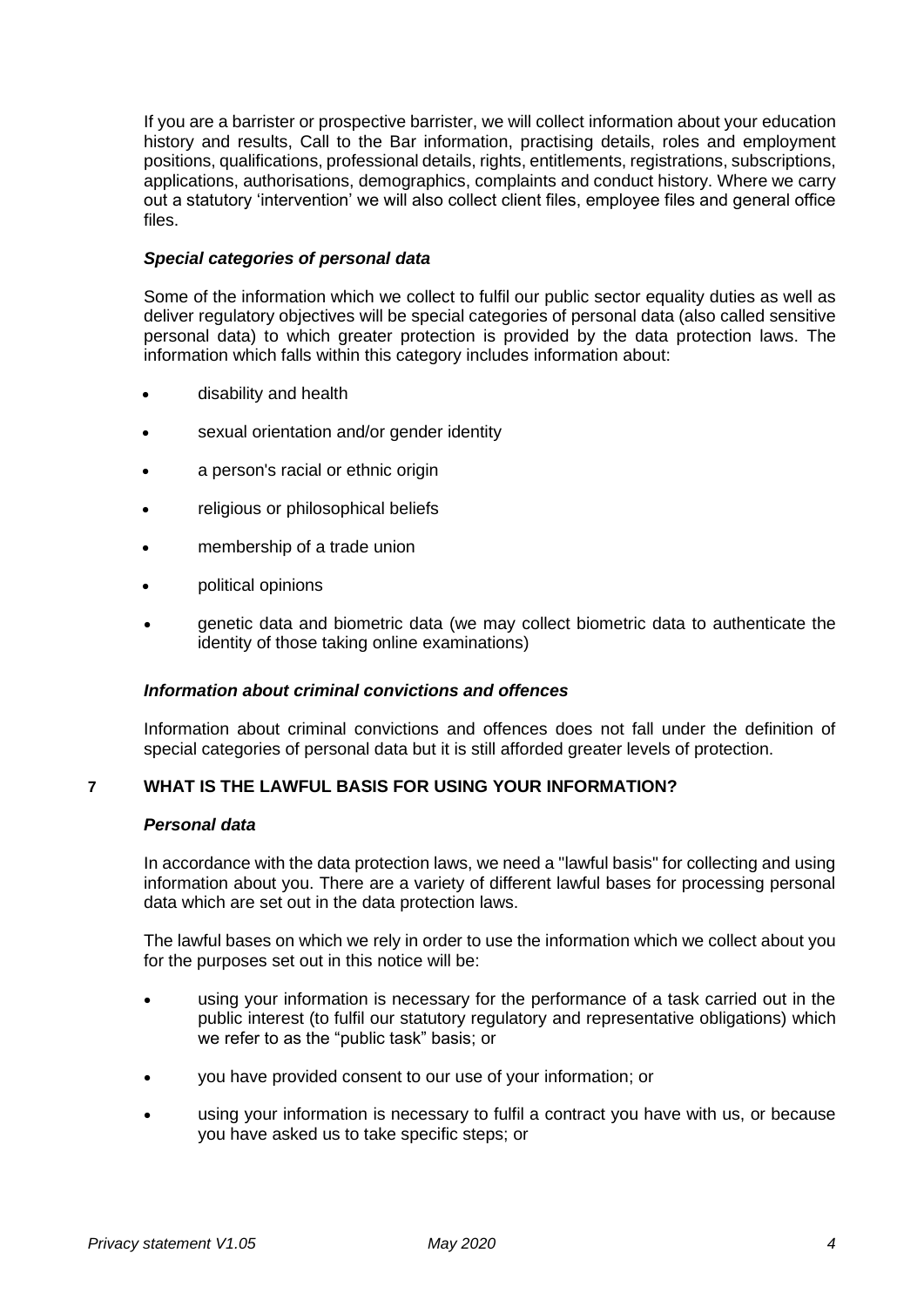• using your information is necessary for the pursuing of legitimate interests of the General Council of the Bar and/or the Bar, including the images we record on CCTV.

## *Special categories of personal data*

The lawful basis on which we rely in order to use your sensitive personal data/special categories of personal data which we collect about you will be:

- that it is necessary for the performance of a task carried out in the public interest (to fulfil our statutory regulatory and representative obligations); and
- for reasons of substantial public interest, for the reasons above, and in order to monitor and review the existence or absence of equality of opportunity or treatment.

#### *Information about criminal convictions and offences*

The lawful basis on which we rely in order to use information that may relate to any criminal convictions and offences will be:

- that it is necessary for the performance of a task carried out in the public interest (to fulfil our statutory regulatory obligations); and
- for reasons of substantial public interest, specifically, that it is necessary for the exercise of our regulatory functions.

## **8 WHAT ARE WE GOING TO DO WITH YOUR INFORMATION?**

#### *Personal data*

The information which you provide to us will be used to deliver the following regulatory and representative functions using the lawful basis of "public task" under our approved regulator status in the Legal Services Act 2007:

#### **Regulatory functions delivered by the Bar Standards Board**

- governance, regulatory strategy and policy development, including research;
- authorisation to practise and changes in practising details;
- applications for rights and entitlements or for waiving certain regulatory requirements;
- to enable persons with delegated responsibility for your chambers/employer to complete authorisation to practise forms and procedures on your behalf;
- registration and completion of pupillage;
- authorisation and regulation of entities (authorised bodies and licensed bodies) including, where appropriate, their owners, managers and employees;
- regulation (including regulatory assurance and supervision) of barristers (and in certain circumstances those employed by barristers) and those qualifying as barristers, authorised bodies, licensed bodies and education and training provision for prospective and current barristers;
- dealing with enquiries, reports about conduct matters, carrying out investigations and taking enforcement action;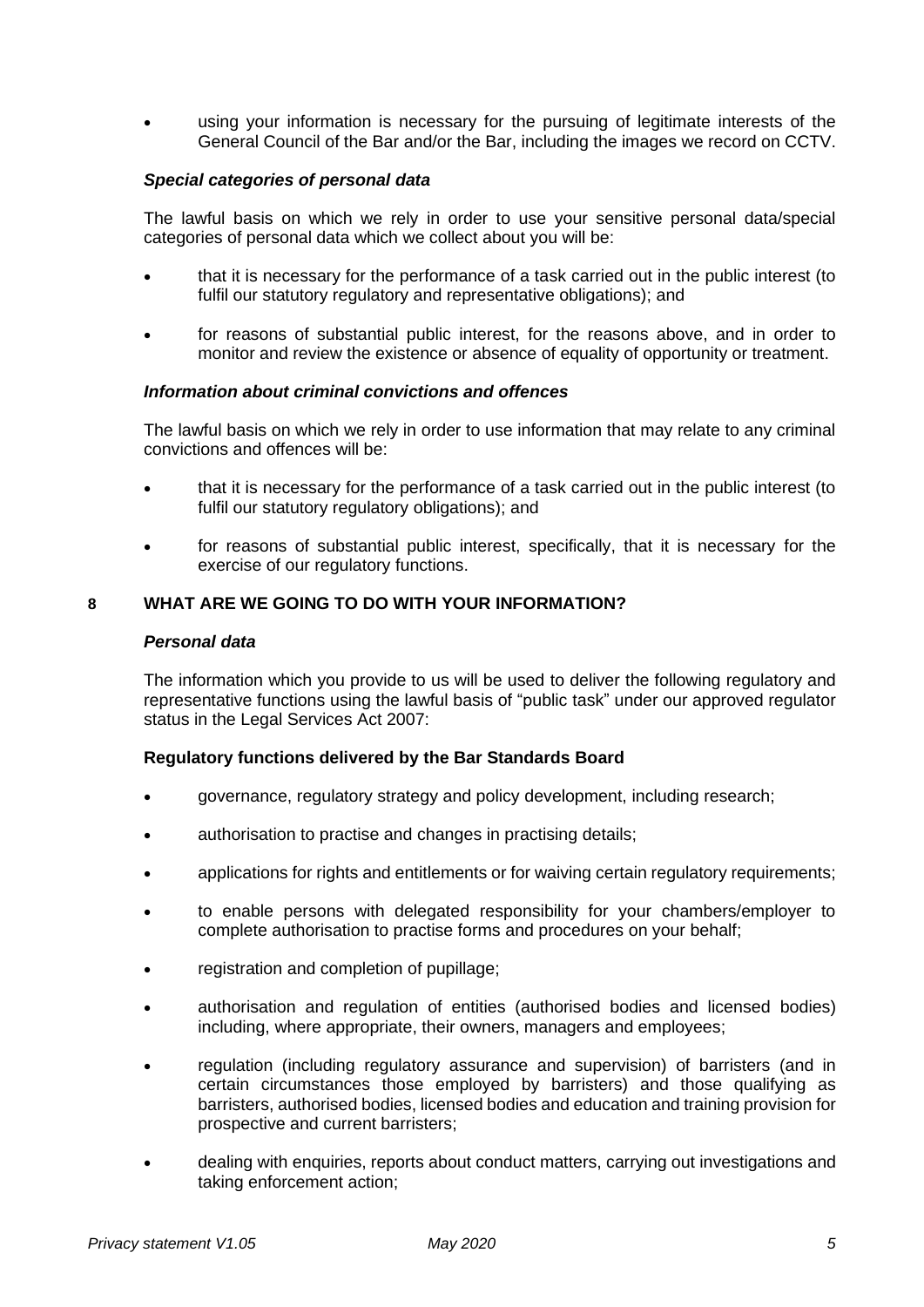- maintaining the Barristers' Register; and
- sending Bar Standards Board Regulatory Updates & Information.

## **Representative function delivered by the Bar Council**

- governance and strategy management and development
- influencing of policy with Government in relation to the administration of justice;
- provision of policy and practical support, guidance and initiatives to barristers on practice management issues and in relation to practises undertaken by barristers;
- provision of policy and practical support, guidance and initiatives to authorised and licensed bodies;
- provision of policy and practical support, guidance and initiatives to support prospective barristers in education and training and upon entry to the Bar;
- the promotion of relations between the approved regulator and relevant national or international bodies, governments or the legal professions of other jurisdictions
- promotion of equality, diversity and social mobility across the profession; and
- for practising barristers, we will use your information, under the lawful basis of legitimate interests, to send representation, policy, support and justice campaign information for the Bar.

**We may seek your consent** to use your information for the following reasons:

- for the administration and communication of events such as the Bar Conference, training and road shows;
- for public relations and marketing purposes directly relating to the profession;
- to keep you up to date with the range of services from our partners, including products and benefits;
- to create and update your profile on the Juriosity Platform (new Bar Directory).
- to change mailing preferences in relation to purposes other than our representational or regulatory functions;
- in the case of cookies, it will allow us to provide you with a tailored and appropriate user experience on our website;
- to receive representation, policy, support and justice campaigns for the current and prospective Bar (other than practising barristers)
- to receive regulatory updates and information (other than practising barristers)

If you sign up to pay the Bar Representation Fee, this will include us processing your data for the administration of membership records, such as member services, Xexec benefits and Council magazine subscriptions, although you will have the option to say you don't want to receive these benefits by emailing Member Services a[t MemberServices@BarCouncil.org.uk](mailto:MemberServices@BarCouncil.org.uk)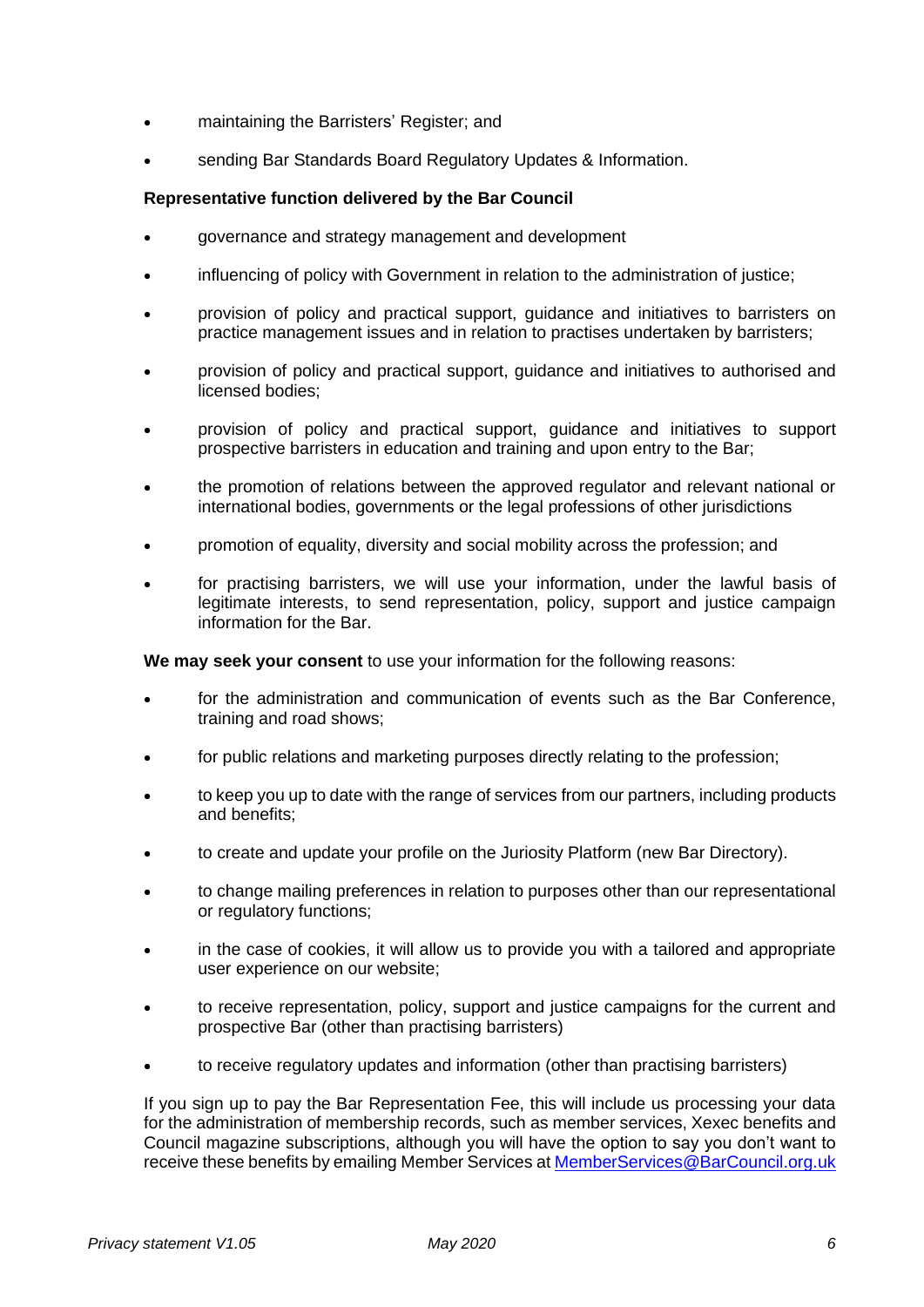## *Special categories of personal data*

We are committed to ensuring that access to the Bar should be equally open to all. Therefore, the special categories of personal data which we collect from you will be used for the following purposes:

- to fulfil our statutory obligations under the Equality Act 2010 and the Legal Services Act 2007, including Equalities monitoring and research;
- to monitor the data trends of those entering the Bar to understand how people from a range of backgrounds progress in their careers. We may publish anonymised analysis of this information on our website.

If you require further information as to why the General Council of the Bar gathers diversity data from you to fulfil its statutory function as approved regulator and fulfil its public sector equality duties, please contact the Equality and Diversity team at the Bar Council or the Bar Standards Board on 020 7242 0082.

### *Information about criminal convictions and offences*

We collect information concerning criminal convictions and offences in relation to those who practise as barristers in England and Wales and members appointed to Committees, Panels and Advisory Pool of Experts. We collect this information as part of our regulatory function.

Some of this information is collected routinely through the Authorisation to Practise process, to comply with money-laundering regulations.

#### **9 SHARING YOUR INFORMATION**

#### *Contractors and sub-contractors*

It may be necessary to share your information with our contractors and sub-contractors so they can provide a service to you or to enable us to deliver our statutory function or services you have agreed to. The contractors and sub-contractors shall be contractually required to ensure that they adhere to the security requirements imposed by the Data Protection Act and/or the General Data Protection Regulation (as applicable).

Our contractors and sub-contractors will not share your information with any other parties (except in the case of our file storage contractor) and will only be able to use the information when completing work on behalf of us.

## *Regulators and other legal obligations*

We may also share your information with other bodies with official authority, such as the Legal Ombudsman, Legal Services Board, other regulators, the Council of the Inns of Court, Queens Counsel Appointments, Judicial Appointments Commission and the Office of the Immigration Services Commissioner, HM Revenue and Customs (HMRC) and with other organisations where we have a legal obligation to share the information with them or where there is a legitimate legal basis to do so. Where we carry out statutory 'interventions' we will do this in association with Intervention Agents (who are firms of solicitors) with whom BSB will share the data concerned.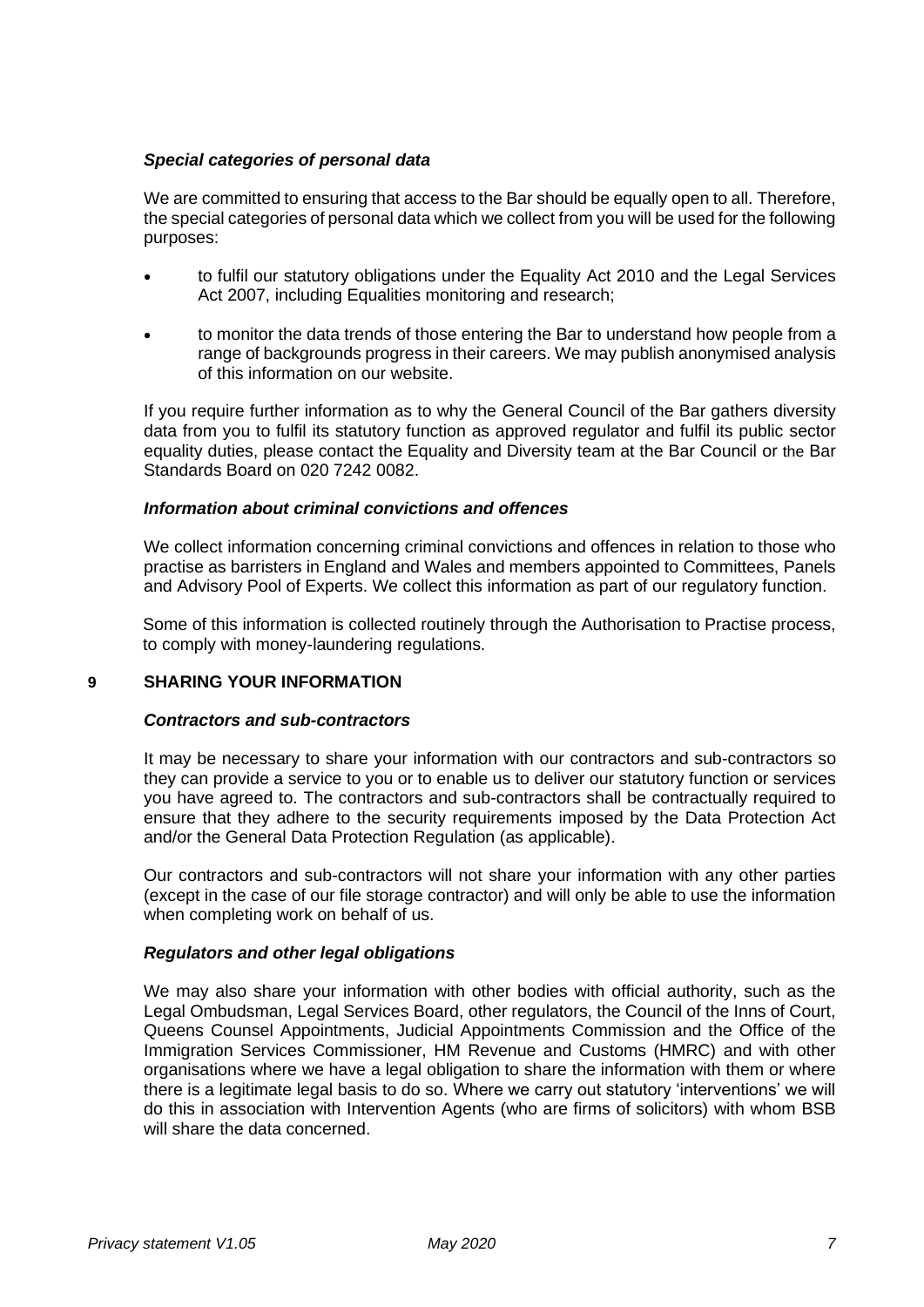# *Other organisations*

We may from time to time share or receive information about you from other organisations, such as:

- the police for the purpose of detection and prevention of crime:
- organisations with a function of auditing and/or administering public funds for the purpose of detection and prevention of fraud;
- the Inns of Court in order to keep their records' up to date and facilitate your relationship with them;
- HM Courts and Tribunal Service for the administration of the Court ID Cards scheme
- Bar Mutual Indemnity Fund;
- BPTC providers:
- if you elect to make a pro bono donation, we will share your contact details and details of your donation with Advocate (previously the Pro Bono Unit); or
- if you provide consent, we may share your information with a third-party organisation for marketing purposes.

#### *The public*

If you are a qualified barrister, some of your personal data (as defined in the Bar Standards Board Handbook) is publicly accessible via the Barristers' Register webpage.

If you apply for, and are granted, a waiver from any BSB Handbook rules, we will confirm that a waiver has been granted to a member of the public who requests it.

If you are a member of a Committee, Panel, or Advisory Pool of Experts, some of your personal data is publicly accessible and/or on the BSB or Bar Council website.

#### **10 TRANSFERRING YOUR INFORMATION ABROAD**

If you are a qualified barrister, your personal data (as defined in the Bar Standards Board Handbook) is accessible internationally via the Barristers' Register webpage.

If you are a member of a Committee, Panel, or Advisory Pool of Experts, your personal data is accessible internationally on the BSB or Bar Council website.

Pearson VUE store data they hold on behalf of the Bar Standards Board in the United States, but they comply with the EU-US Privacy Shield Framework.

### **11 SECURITY OF YOUR PERSONAL INFORMATION**

The information that you provide will be stored securely on our electronic systems. Our security measures and procedures reflect the seriousness with which we approach security and the value we attach to your information. These measures and procedures are audited and reviewed.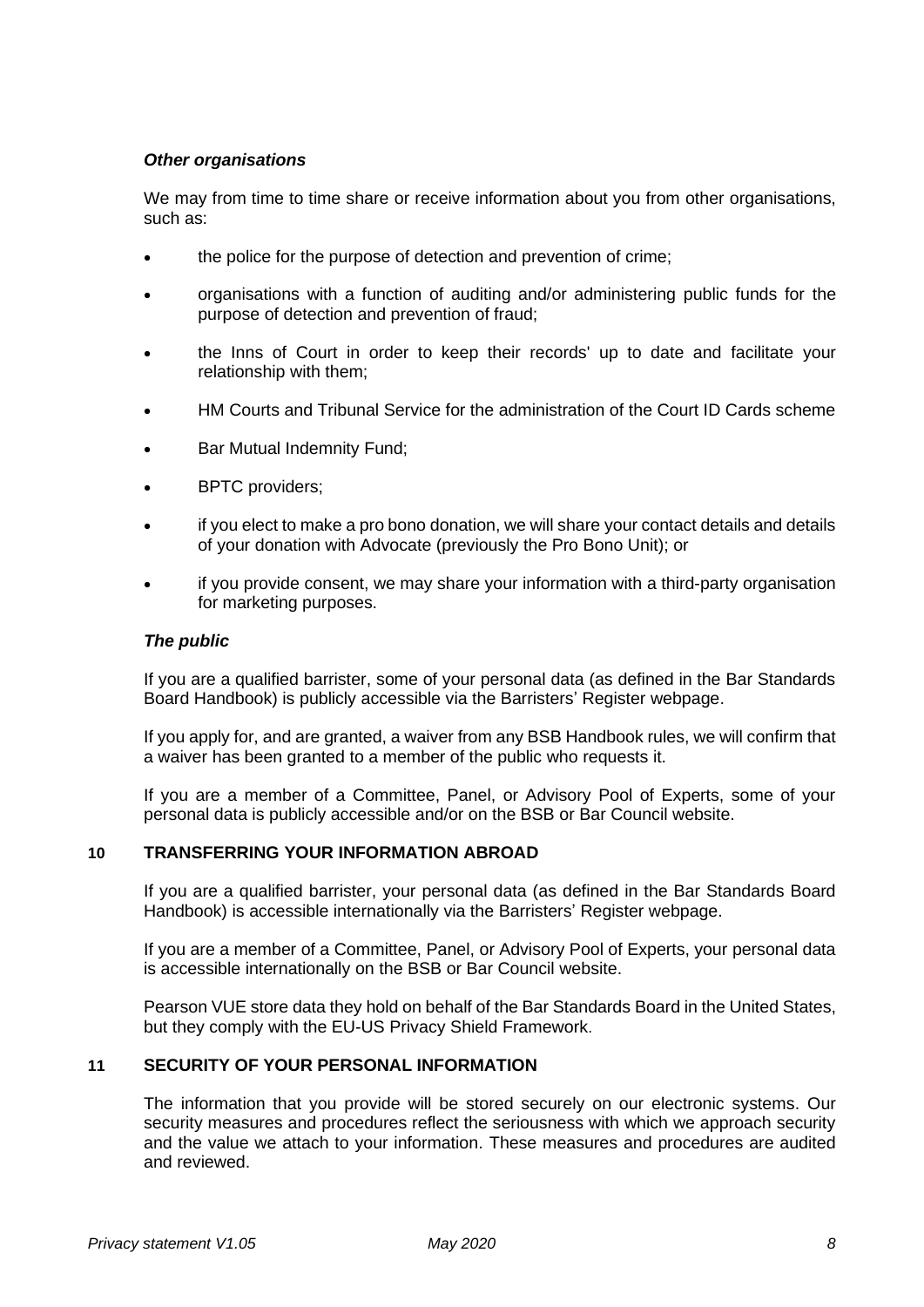Only relevant members of staff will have access to the information you provide to us. Those members of staff will have received appropriate data protection training.

Any payment transactions will be encrypted (using SSL technology).

### **12 CAN WE USE YOUR INFORMATION FOR ANY OTHER PURPOSE?**

In limited circumstances we may use your information for a purpose other than those set out in this policy. If we intend to do so, we will provide you with information relating to that other purpose before using it for the new purpose.

## **13 STORING YOUR INFORMATION AND DELETING IT**

In accordance with the General Council of the Bar obligations under the Data Protection Legislation, the Council shall only retain personal data for as long as is necessary for the legitimate purposes for which the personal data is processed. This includes information provided to the General Council of the Bar, or a third party on our behalf, for research purposes.

When those purposes come to an end, the General Council of the Bar shall securely delete the personal data unless the retention of the personal data is required for archiving purposes which are in the public interest, scientific or historical research purposes or statistical purposes in accordance with Article 89 (1) of the GDPR or other applicable provisions under the Data Protection legislation.

When one of the above situations arise, we will review the information which we hold concerning you and determine whether there are any legal reasons why we need to continue holding that information. Once the identified purpose comes to an end, unless there is another identifiable purpose for which it is necessary to hold on to your information, we will delete your information.

If you provide information for research purposes, at the end of the research project the information will be deleted or kept in an anonymised or pseudonymised format unless you are specifically notified otherwise

If you would like further information about our data retention and disposal schedule then please contact [Privacy@BarCouncil.org.uk](mailto:Privacy@BarCouncil.org.uk)

### **14 YOUR RIGHTS**

In relation to the information which we hold about you, you are entitled to:

- see a copy of the information;
- ask us to rectify the information where it is inaccurate or is incomplete. If we agree the information is inaccurate or incomplete and make the rectification, we will inform any recipients of the information of the change, where possible;
- ask us to erase the information, but we will not be able to comply where we hold your information to fulfil our statutory regulatory and representative obligations;
- ask us to restrict what we do with your information, but there are a number of exemptions relating to this right: